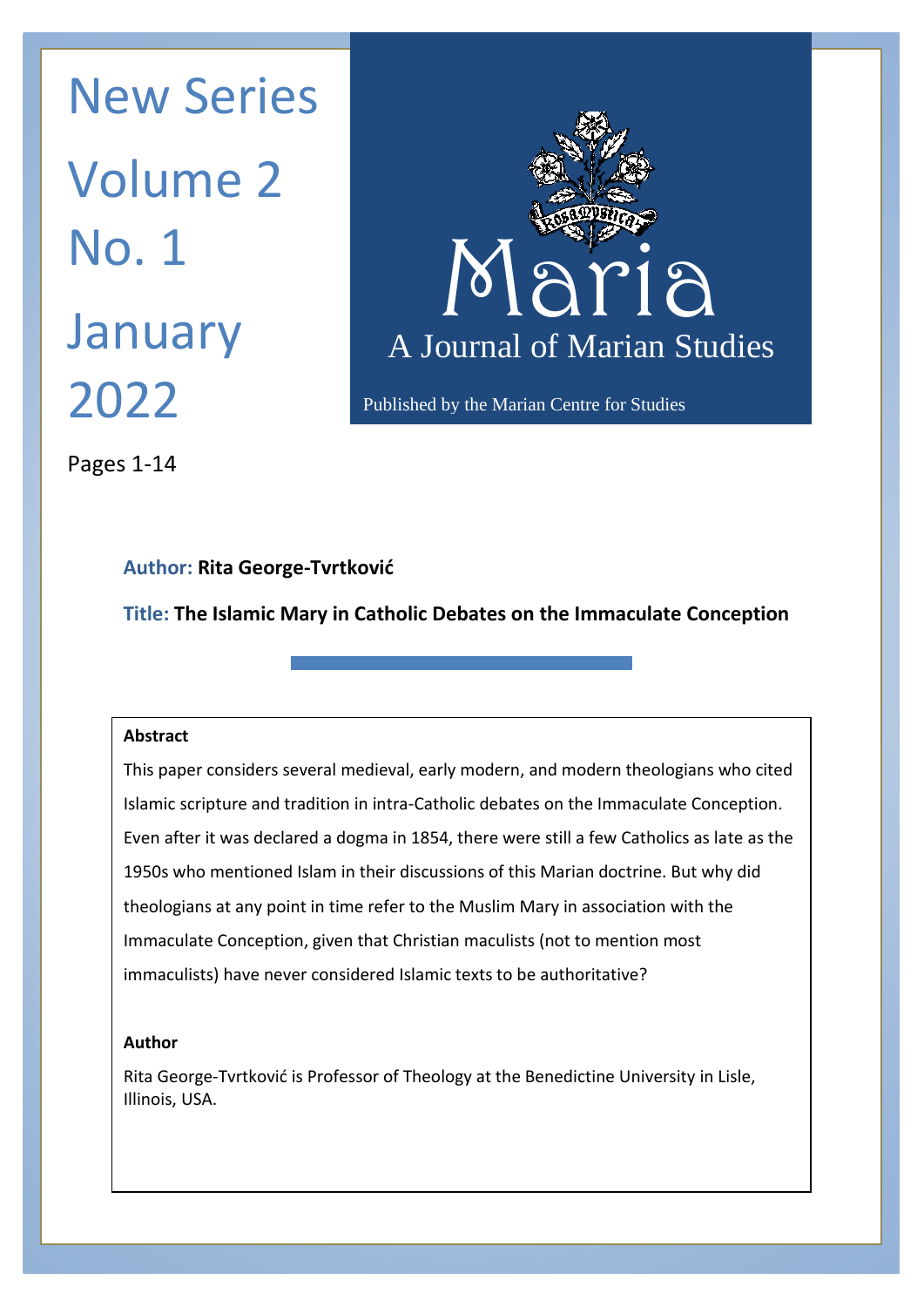(This paper was presented at the Centre of Marian Studies conference of July 8-10 2021, 'Bridges and Boundaries: The Role of the Virgin Mary in Faith and Culture')

# **Introduction**

Intra-Catholic debates on the Immaculate Conception began to intensify in the later medieval and early modern periods. The sides were quickly set, with Franciscans like Duns Scotus and Jesuits like Robert Bellarmine arguing for the immaculist position, and Bernard of Clairvaux and Dominicans like Thomas Aquinas and John of Torquemada arguing against.<sup>1</sup> A peculiar and little-studied aspect of these debates are those pro-immaculist theologians who cited Islamic scripture and tradition in support of their claims. This seemingly unusual practice began to be noted sporadically in the last decade or so, by scholars such as Stephen Mossman writing on Marquard von Lindau, Jesse Mann on Juan de Segovia, Jacob Langeloh on the Council of Basel, and John Tolan on examples of early modern immaculist art featuring Muhammad.<sup>2</sup> Then I began to notice the phenomenon myself, while studying the writings of early modern Catholics such as Juan Andrés, Guillaume Postel, and Ludovico Marracci, all the way up to mid-twentieth century churchmen such as the Dominican Georges Anawati and Bishop Fulton Sheen. Those historical Christians who connected the Immaculate Conception to Islamic Mariology are a select group indeed: they either needed to have personal knowledge of Arabic, the Qur'an, and Islamic literature, or relied on others who did.

<sup>&</sup>lt;sup>1</sup> Thirteenth-century Parisian masters like Aquinas, Albertus, and Bonaventure were against the Immaculate Conception because they wanted to uphold the doctrine of Christ as redeemer and savior of all; to do so, Mary had to have been born with original sin like everyone else (although they did believe she was purified while in the womb). At the beginning of the fourteenth century, Duns Scotus tried to reconcile the two teachings by saying that Jesus saved his mother from contracting original sin. Relevant literature on this topic is cited in the footnotes below.

<sup>2</sup> Stephen Mossman, 'The Western Understanding of Islamic Theology in the Later Middle Ages', *Recherches de Théologie et Philosophie Médiévales* 74.1, 2007, 169-224; Jesse D. Mann, 'Throwing the Book at Them: John of Segovia's Use of the Qur'an', *Revista Española de Filosofía Medieval* 26.1, 2019, 79-96; Jacob Langeloh, *Der Islam auf dem Konzil von Basel. Eine Studie mit Editionen und Übersetzungen unter besonderer Berücksichtigung des Johannes von Ragusa*, Wiesbaden: Harrassowitz 2019, especially 45-69; John Tolan, *Faces of Muhammad*, Princeton University Press, 2019, especially 126-31, 'Mahomet Testifies to the Immaculate Conception'. The most complete discussion of this topic to date can be found in Réjane Gay-Canton, 'Lorsque Muhammad orne les autels. Sur l'utilisation de la théologie islamique dans la controverse autour de l'immaculée conception de la fin du xive au début du xviiie siècle', *Revue des sciences philosophiques et théologiques* 94.2, 2010, 201-48.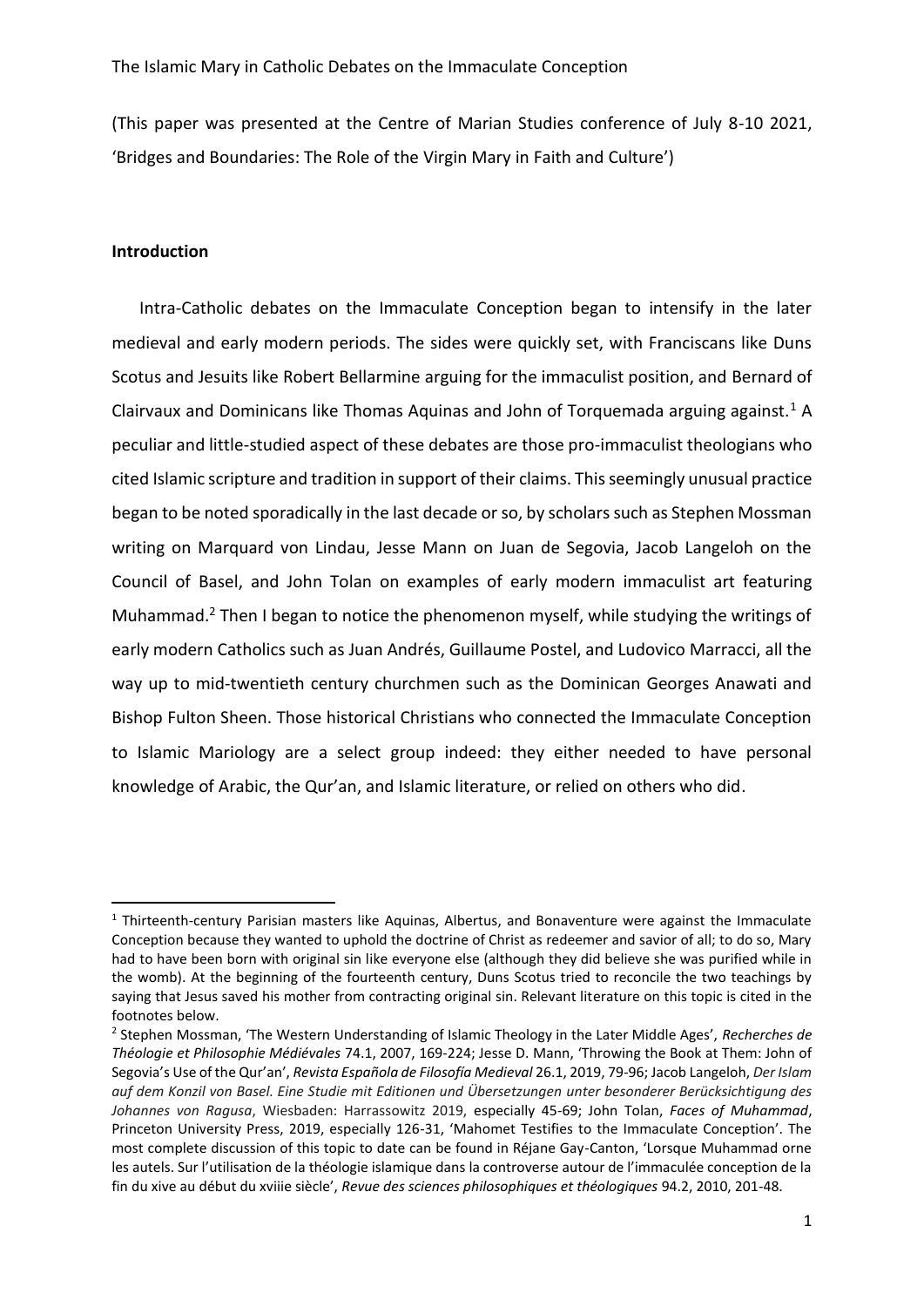

This paper will consider several medieval and modern Catholics who cited the Qur'an and/or other Islamic literature in support of the Immaculate Conception. But why would a Christian theologian do such a thing? If the maculists were unconvinced by arguments from the Bible, why would they accept the authority of, much less be convinced by, arguments from Muslim texts? And even after the Immaculate Conception was declared a dogma in 1854, and intra-Catholic debates ceased, why did some Catholics *still* feel the need to bring up the Islamic Mary?

# **Later Medieval Examples**

Since the thirteenth century, most Franciscans (Bonaventure is a notable exception) were strong proponents of the Immaculate Conception. Therefore, it is not surprising that the German Marquard von Lindau OFM (d. 1392) would argue for this doctrine in his magnum opus, the *Dekalogerklärung* (Explanation of the 10 Commandments), a text which is both catechetical and Mariological, in that it explains the commandments via Marian themes. $3$ What is somewhat surprising is that this Franciscan's argument for the Immaculate Conception includes quotes from a book by a Dominican, Ramon Martí (d. 1285). The quotes are not taken from Martí himself, but rather, from Martí's citations of the Qur'an and other Islamic literature in his *Pugio Fidei*, an anti-Jewish polemic thatsometimes uses Islam to argue for Christian positions and against Jewish ones.<sup>4</sup>

Stephen Mossman's research on Marquard highlights what he believes to be unique evidence for the Immaculate Conception given by a Latin Christian: a quote from one of the two Qur'anic Annunciation stories (Sura 3.42-46) about Mary's purity and chosenness, plus a reference to a narrative in the hadith literature (al-Bukhari), which says that Mary and Jesus are the only children of Adam who were not touched by Satan. However, as we will see, the practice of a Christian citing the Qur'an and hadith in a Marian argument is not unique to Marquard at all.<sup>5</sup> Even so, Marquard is likely the first Latin Christian to link these particular verses to the doctrine of the Immaculate Conception. This is because even though Marquard

<sup>&</sup>lt;sup>3</sup> Mossman, 'The Western Understanding', 172.

<sup>4</sup> Mossman, 'The Western Understanding', 182.

<sup>&</sup>lt;sup>5</sup> Mossman, 'The Western Understanding', 175.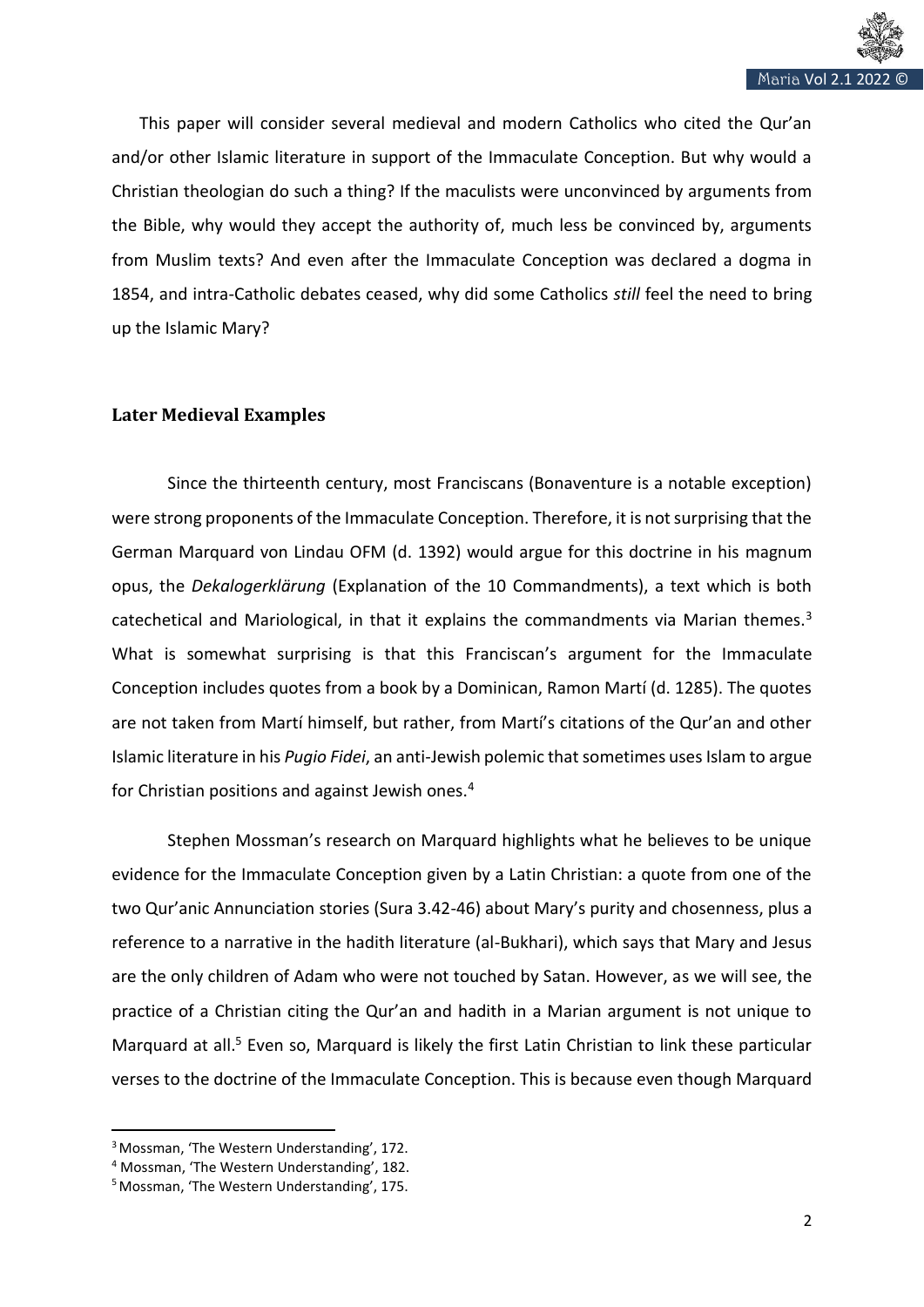### The Islamic Mary in Catholic Debates on the Immaculate Conception

was relying on a hundred-year-old book as his source for the quotes, Martí's original use of the al-Bukhari hadith in *Pugio Fidei* had nothing to do with the Immaculate Conception, a term he does not even use. (The term 'Immaculate Conception' was rarely used in Latin sources before the fifteenth century, with the phrase 'Mary's conception' being preferred instead.<sup>6</sup>) Rather, Martí cites the Qur'an and hadith to make a different argument (about Mary's status as a prophet) to a different audience (Jews). In so doing, Martí is trying to show that Islamic and Christian doctrines are in accord against Judaism. But he is not arguing for the Immaculate Conception.

Marquard was. And in so doing, he just might be one of the first Latins to cite Islamic texts as evidence in an *intra-Christian* debate.<sup>7</sup> Others followed Marquard's lead, as we shall soon see. However, while most other immaculists quote the same al-Bukhari hadith that Marquard does, he does not quote the Qur'anic verse that most others do—Sura 3.36, which describes Mary's mother praying that God would protect Mary and her offspring from Satan, a verse that is directly linked to the hadith about Mary and Jesus as the only two children of Adam not touched by Satan. Rather, Marquard quotes from Sura 3.42-46, which has the angel describing Mary as chosen and purified by God. In any case, Marquard is notable for several reasons: for using Muslim arguments, taken from a Christian polemical work against Jews, to defend his pro-immaculist position in an intra-Christian squabble in a catechetical work meant for non-specialists.

Nearly half a century later, at the Council of Basel (1431-49), pro-immaculist theologians continued to refer to the same Qur'anic verses and hadith cited by Marquard and Martí.<sup>8</sup> The Council was forced to deal with the Immaculate Conception after prelates celebrated the (still unofficial) Feast of the Virgin's Conception on December 8, 1435 and heard a sermon by Jean de Rouvroy (d. 1461), who cited a passage from the Franciscan exegete Nicholas of Lyra's (d. 1349) *Libellum contra quemdam Judaeum*, whose discussion of the Annunciation in Luke 1.35 included references to Sura 3.42 (Mary was chosen and purified

<sup>6</sup> Thomas Izbicki, 'The Immaculate Conception and Ecclesiastical Policies from the Council of Basel to the Council of Trent: The Dominicans and Their Foes', *Archiv fur Reformationsgeschichte* 96, 2005, 145-170, at 146.

<sup>7</sup> Mossman, 'The Western Understanding', 194.

<sup>&</sup>lt;sup>8</sup> There are many other theologians before and after Basel who do the same, including Jean Vital (1389), François Martin (1390), François de Rimini (c. 1430) and Pietro Arrivabene da Canneto (d. 1513). For a discussion of these and others, see Gay-Canton, 'Lorsque Muhammad orne les autels', 201-48.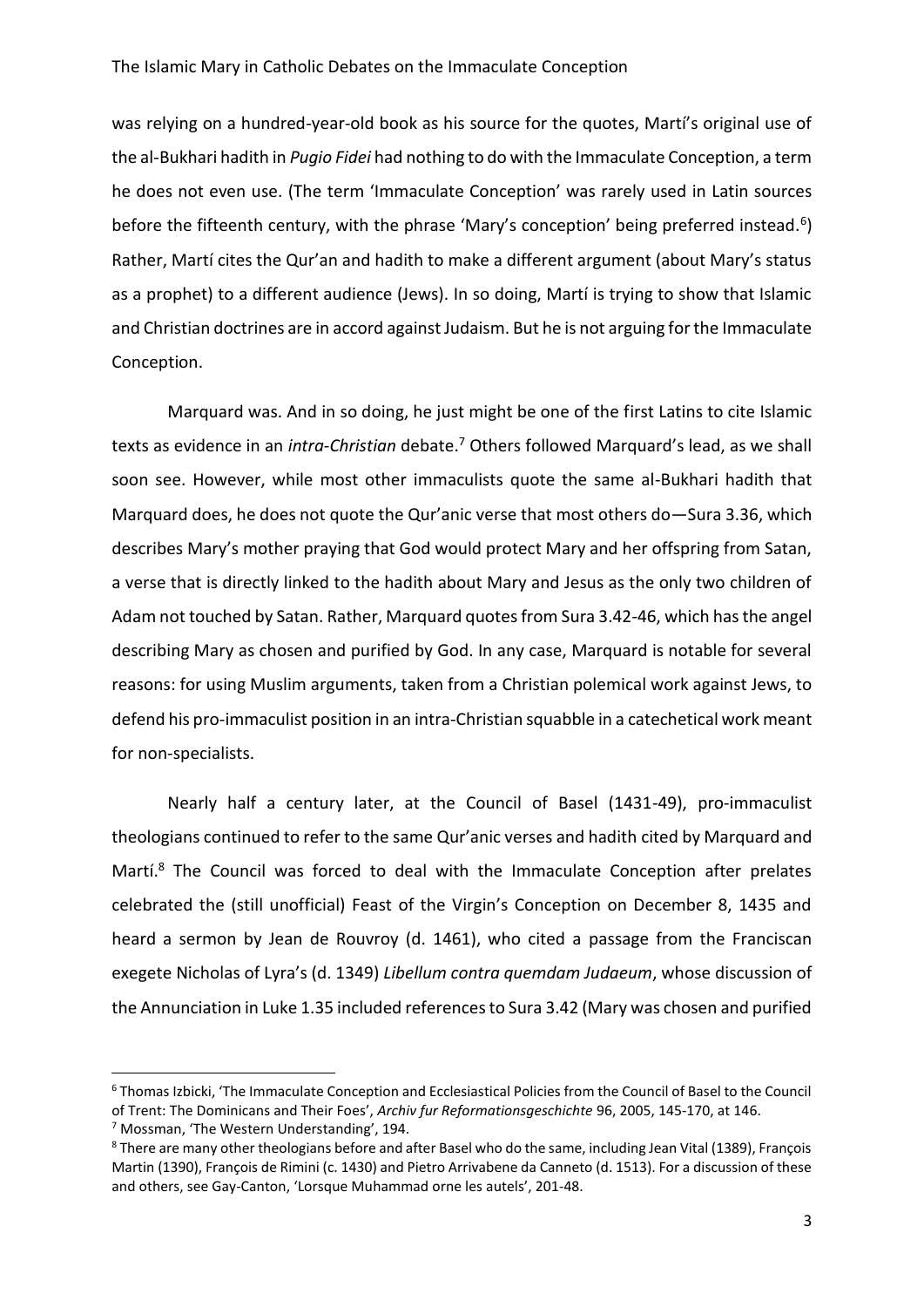

by God) plus the same al-Bukhari hadith about Jesus and Mary being free from Satan's touch.<sup>9</sup> While Lyra follows Marquard in taking his Islamic citations directly from Martí, the two had distinct goals in doing so.<sup>10</sup> Lyra wanted to defend Mary's purity against the Jews, while Marquard was trying to prove the Immaculate Conception to his fellow Christians. Rouvroy followed Marquard (and Lyra) in misidentifying the al-Bukhari hadith as being from the Qur'an.<sup>11</sup> Rouvroy also followed Marquard in being the second case of a Christian engaged in an intra-religious discussion of the Immaculate Conception by citing Islamic sources found in a Christian text (Lyra's) of a different genre, intended for a different purpose and a different audience.

Another churchman at the Council of Basel who likewise argued for the Immaculate Conception using Islamic sources was Juan de Segovia. Segovia is significant not only for being part of the committee which wrote the 1438 Basel decree on the Immaculate Conception, but also for using the Qur'an in his own pro-immaculist texts, including *Allegationes pro sancta conceptione* (1436).<sup>12</sup> Here, he also takes his argument from Lyra and Martí.<sup>13</sup> But the genre of Segovia's text is an intra-Christian apologetic, and thus it is possible that he is the first Latin Christian to cite Islam in a book whose sole purpose was to argue for the Immaculate Conception (Marquard's immaculist argument comprised only a portion of his *Dekalogerklärung*, a book whose main goal was catechesis, not polemics). In 1438, Segovia again writes about the Immaculate Conception and again cites the same Qur'anic passage but now 'according to a more accurate translation', which was the result of his further study of

<sup>9</sup> Langeloh, *Der Islam auf dem Konzil von Basel*, 50.

<sup>10</sup> Langeloh, *Der Islam auf dem Konzil von Basel,* 47-48.

<sup>11</sup> Gay-Canton, 'Lorsque Muhammad', 238.

<sup>&</sup>lt;sup>12</sup> The 1439 Basel decree stated that the Immaculate Conception 'must be approved, held and professed by all Catholics'. However, while the decree included the terminology of a doctrinal definition, the council meeting of this period was subsequently declared not to have full ecumenical authority. Of course, many at Basel disagreed. The most prominent Basel theologian who argued against the Immaculate Conception was the Dominican John of Torquemada; however, while he was present at the Council, his arguments on this topic were never officially presented there. After that, other Dominican maculists included Italians such as Raphael of Pornasio (fl. 1441) and Vincent Bandelli (fl. 1475), and Spanish Dominicans, who later (c. 1615-1650), began preaching against the doctrine in Seville and elsewhere. This was followed by a flurry of popular pro-immaculist treatises, songs, poems, and art throughout Spain. Dominicans responded by attempting to destroy immaculist images, while some immaculists (including Jesuits) physically attacked Dominicans. There were riots in Seville and Granada. For more on this controversy, see Pablo González Tornel, 'The Immaculate conception controversy and the accusation of scandal. Public conflict and religious devotion in seventeenth-century Spain', *Renaissance Studies* 34.2, 2020, 156-72.

<sup>13</sup> Mann, 'Throwing the Book at Them', 83.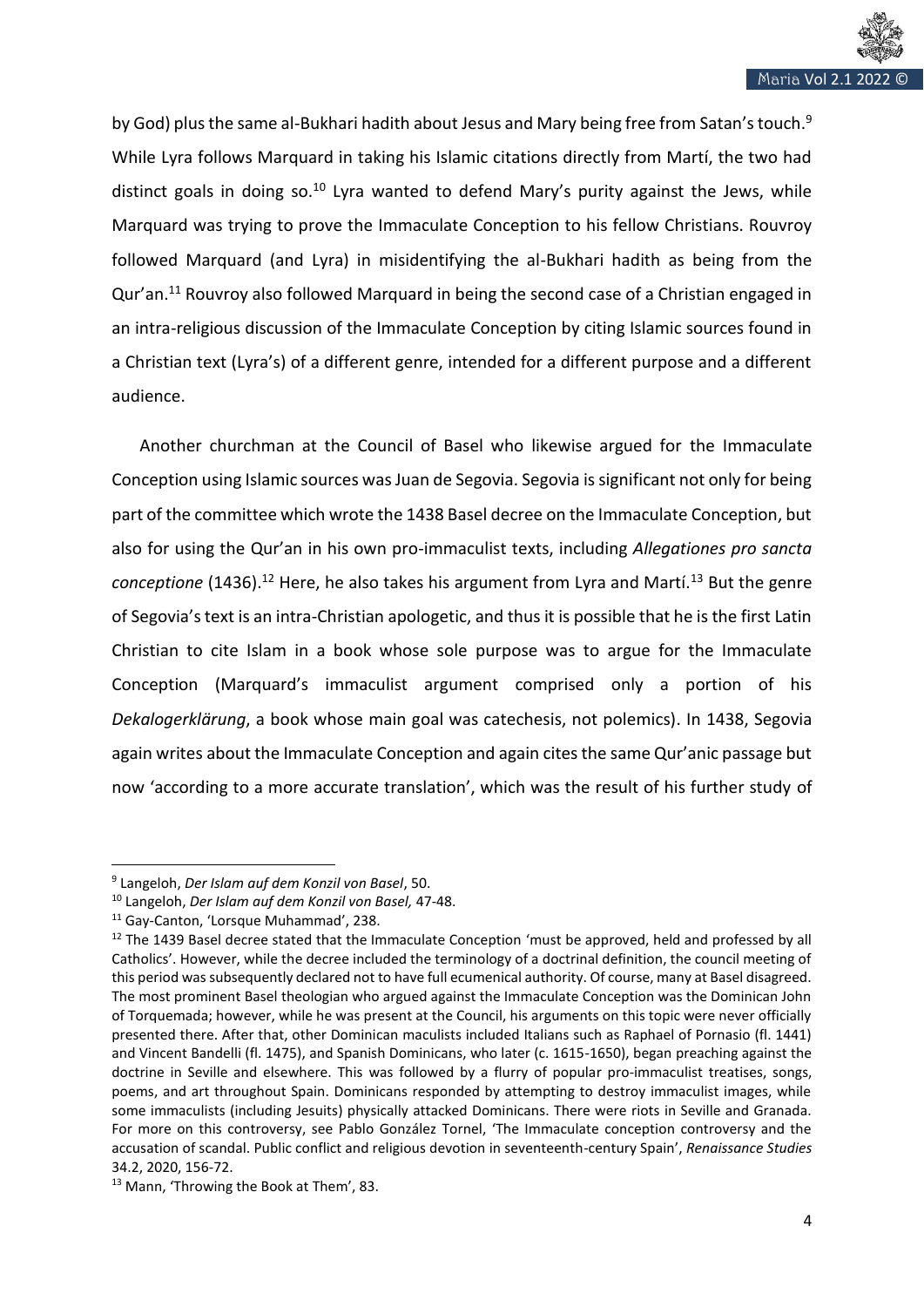Robert of Ketton's Qur'an.<sup>14</sup> (Segovia's own translation of the Qur'an wasn't commissioned until 1455.<sup>15</sup>) Jesse Mann notes that Segovia's justification in using the Qur'an to argue for the Immaculate Conception is aligned with the common medieval trope of bringing up Muslims to shame Christians: for if even Muslims, whose religion is false, affirm Mary's immaculate conception, how much more should Christians, whose religion is true, believe in it?<sup>16</sup> This is one possible answer to the question asked at the beginning of the article: why would the immaculists attempt to convince maculists, their fellow Christians, about the validity of the Immaculate Conception by quoting non-Christian texts?

To sum up, in the later medieval period it was not common for Latin Christians to cite Muslim texts in pro-immaculist arguments. But for those who did, they rarely took passages directly from the Qur'an or hadith based on their own first-hand study of these sources in Arabic. Rather, they cited the same few Islamic passages (Sura 3.36; Sura 3.42; al-Bukhari) taken from a different context (Christian-Jewish debate), and from different arguments (Martí arguing for Mary as prophet; Lyra arguing for Mary's purity). Marquard von Lindau is the first to apply these passages to intra-Christian debates about the Immaculate Conception, followed by Rouvroy and then Segovia. As we move into the early modern period, other immaculists would continue to follow their lead.

## **Early Modern Examples**

The research by Mossman, Mann, and Langeloh into the Islamic citations of medieval pro-immaculists is important because it shows the influence of Iberians like Martí (who were familiar with Islamic literature) on non-Iberians like Marquard, Lyra, and Rouvroy (who were not). The same will be the case in the early modern period, as we shall see, when later theologians were likewise influenced by Iberians. However, as knowledge of Arabic and Islamic literature grew among Northern Europeans in the early modern period, we begin to

<sup>14</sup> Mann, "Throwing the Book at Them', 84.

<sup>15</sup> For more on Segovia's tri-lingual Qur'an, see Ulli Roth, 'Juan of Segovia's Translation of the Qur'an', *Al Qantara* 35/2, 2014, 562 and Davide Scotto, '"De pe a pa": Il Corano trilingue di Juan de Segovia (1456) e la conversione pacifica dei musulmani', *Rivista di storia e letteratura religiosa* 48, 2012, 515-77.

<sup>&</sup>lt;sup>16</sup> Mann, 'Throwing the Book at Them', 84. For more on this common trope (citing Muslims to shame Christians), see Ulli Roth and Davide Scotto, 'Auf der Suche nach der Ersunde im Koran: *Die Allegationes de peccatis primi parentis* des Juan de Segovia', *Neulateinisches Jahrbuch* 17, 2015, 191, and Rita George-Tvrtković, *A Christian Pilgrim in Medieval Iraq: Riccoldo da Montecroce's Encounter with Islam*, Turnhout: Brepols, 2012, 43-50.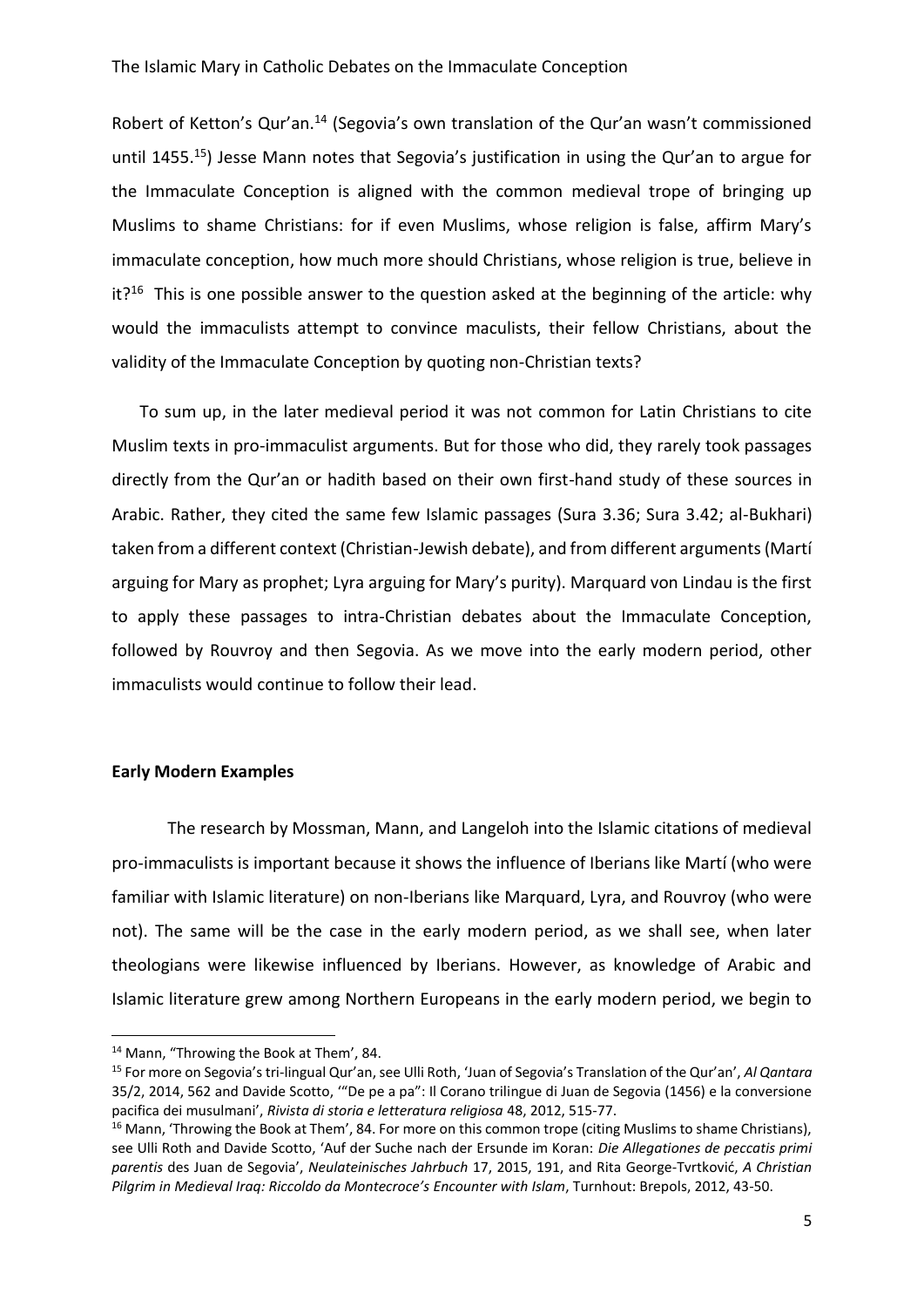see arguments connecting the Immaculate Conception and Islam more frequently, and inserted into different genres, such as Qur'anic translations and commentaries (for example, those by the French Orientalist Guillaume Postel and the Italian translator Ludovico Marracci).

After Ramon Martí, the next Iberian whose citations of Islamic Mariological texts influenced Christian discussions of the Immaculate Conception was Juan Andrés (b. c. 1460), a convert to Christianity from Islam.<sup>17</sup> His 1515 book *Confusión o Confutación de la Secta Mahomética y del Alcorán*, originally published in Spanish, was soon translated into Italian, French, Latin, English, and German.<sup>18</sup> Its genre is both a polemic against Islam and an apologetic for Christianity, with a stated goal of swaying *'ignorantes moros'* to convert.<sup>19</sup> In Chapter 11, Andrés tells us that he intends to prove certain Catholic doctrines, especially Christological and Mariological teachings, using both the Qur'an and hadith. Chapter 11's long title contains a list of Christian Mariological points that Andrés claims are affirmed by Islam: Mary was a virgin, she was raised in the temple, she was fed miraculously by God, she had Christ's birth announced to her by an angel, she was told by the angel that God had chosen her above all women, etc.<sup>20</sup> Note that this list includes elements of Christian Mariology from both the Bible and tradition (for example, the idea that Mary was raised in the temple and fed miraculously by God is found in the apocryphal *Protevangelium of James*, not the Bible).<sup>21</sup> Of particular concern within the text of Chapter 11 is Andrés' assertion that the Qur'an affirms that Mary was 'conceived without original sin', a phrase which he italicizes repeatedly throughout the 1515 edition. Also in Chapter 11, Andrés claims that Mary's immaculate conception can be inferred from Sura 3.36.<sup>22</sup> Andrés then notes that the 'glossators' of Sura 3.36 'conclude that Mary was conceived without original sin,' although he doesn't mention the name of the 'gloss' (by which he likely means the hadith). $23$ 

**<sup>17</sup>** For more on Juan Andrés, see Ryan Szpiech, 'A Witness of Their Own Nation: On the Influence of Juan Andrés' in Mercedes García-Arenal et al. (eds), *After Conversion: Iberia and the Emergence of Modernity*, Leiden: Brill, 2016, 174-98.

<sup>18</sup> Juan Andrés, *Confusión o Confutación de la Secta Mahomética y del Alcorán*, ed. Elise Ruiz García and Isabel García-Monge, Mérida: Editora Regionale de Extremadura, 2003, 203.

<sup>19</sup> Andrés, *Confusión*, 92.

<sup>20</sup> Andrés, *Confusión*, 210.

**<sup>21</sup>** *Protevangelium of James* in *The Apocryphal New Testament*, trans. J.K. Elliott, Oxford: Clarendon, 1993, 57- 67. Interestingly, the full text of this apocryphal gospel (but not its stories, which were well known by medieval Latin Christians) was reintroduced to the West by Guillaume Postel's Latin translation of 1552. See Irene Backus, 'Guillaume Postel, Theodore Bibliander et le Proétevangile de Jacques', *Apocrypha* 6, 1995, 7-65.

<sup>22</sup> Andrés, *Confusión*, 212.

<sup>23</sup> Andrés, *Confusión*, 212.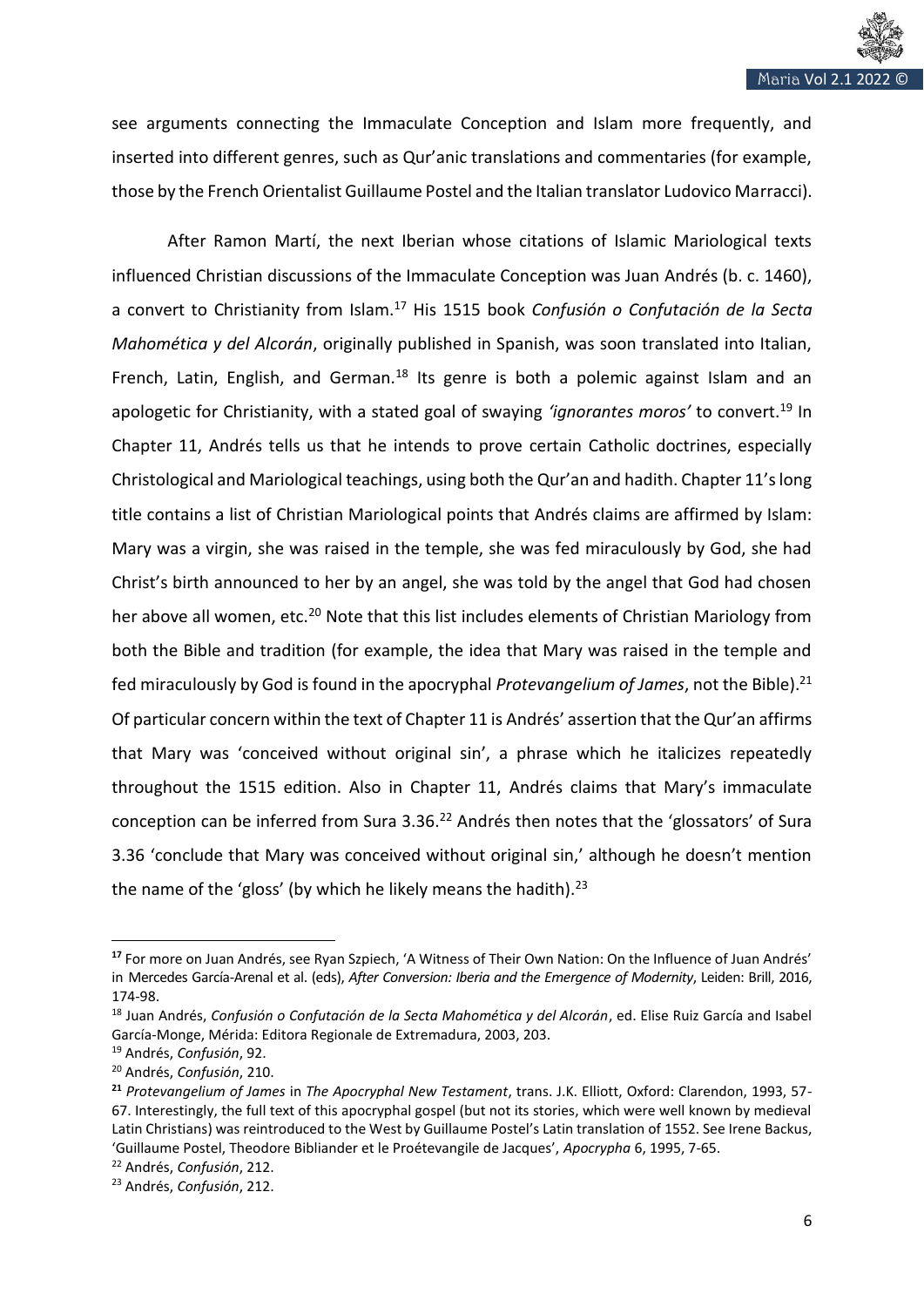While Andrés is correct to note that many aspects of Biblical and Qur'anic Mariology are in accord, there are at least two Christian doctrinal points mentioned by him in Chapter 11 that would *not* be affirmed by Muslims. First, that Mary was a *perpetual* virgin (recall Ignatius of Loyola's heated argument with a Moor on this particular topic in his autobiography).<sup>24</sup> Second and most importantly, the idea that Mary was conceived explicitly 'without original sin'. Islam does not have a doctrine of original sin. And without the doctrine of original sin, Mary's Immaculate Conception is entirely unnecessary. In any case, Juan Andrés' overall Marian focus in his book is notable, and would influence later readers. Given that Andrés was a former Muslim, one wonders if Mary was used by local Christian evangelists in their efforts to convert him and other Iberian Muslims.<sup>25</sup>

A few decades later, the French Catholic Orientalist Guillaume Postel (d. 1581) likewise cites Islamic texts in his discussions of the Immaculate Conception. Unlike Marquard, Lyra, and Rouvroy before him, Postel is a scholar of Islam with expertise in Arabic and other Semitic languages. Postel's magnum opus, *De orbis terrae Concordia* (1543), a four-volume work about religious concord, includes an entire section on Islam (Book II), which contains an outline of the life of Muhammad, a translation/paraphrase of the entire Qur'an (done by Postel himself), and an outline of key theological agreements and disagreements between Islam and Christianity. Several items on Postel's theological list pertain to Mary. He notes these differences: she secluded herself from family when pregnant, she gave birth alone under a palm tree, she was the 'sister of Aaron', and baby Jesus spoke from the cradle to defend her purity.<sup>26</sup>And he then outlines what he believes are these similarities: Mary was impregnated by the Holy Spirit, she gave birth to a son named Jesus who is predicted to be great, and 'from her parents she was free from sin'.<sup>27</sup> Note that one of the three points of supposed Christian-Muslim agreement on Mary here is overstated. While Sura 3.36 describes Mary's mother asking God to protect Mary and Mary's future offspring from Satan, her prayer

**<sup>24</sup>** Paul Richard Blum, 'How to Deal with Muslims? Raymond Lull and Ignatius of Loyola' in Ian Christopher Levy, Rita George-Tvrtković, and Donald F. Duclow (eds), *Nicholas of Cusa and Islam: Polemic and Dialogue in the Late Middle Ages*, Leiden: Brill, 2014, 160-76.

<sup>25</sup> There is evidence that domestic Marian art was used by some Iberian *moriscos* to prove that they had converted to Christianity. See the article by Borja Franco Llopis and Francisco Javier Moreno Díaz del Campo, 'The Moriscos' Artistic Domestic Devotions Viewed through Christian Eyes in Early Modern Iberia', in M. Faini and A. Meneghin (eds), *Domestic Devotions in the Early Modern World*, Leiden: Brill, 2018, 107-25.

<sup>26</sup> Postel, *De orbis terrae concordia libri quatuor*, Basel: Oporinus, 1544, 157.

**<sup>27</sup>** Postel, *De orbis*, 157.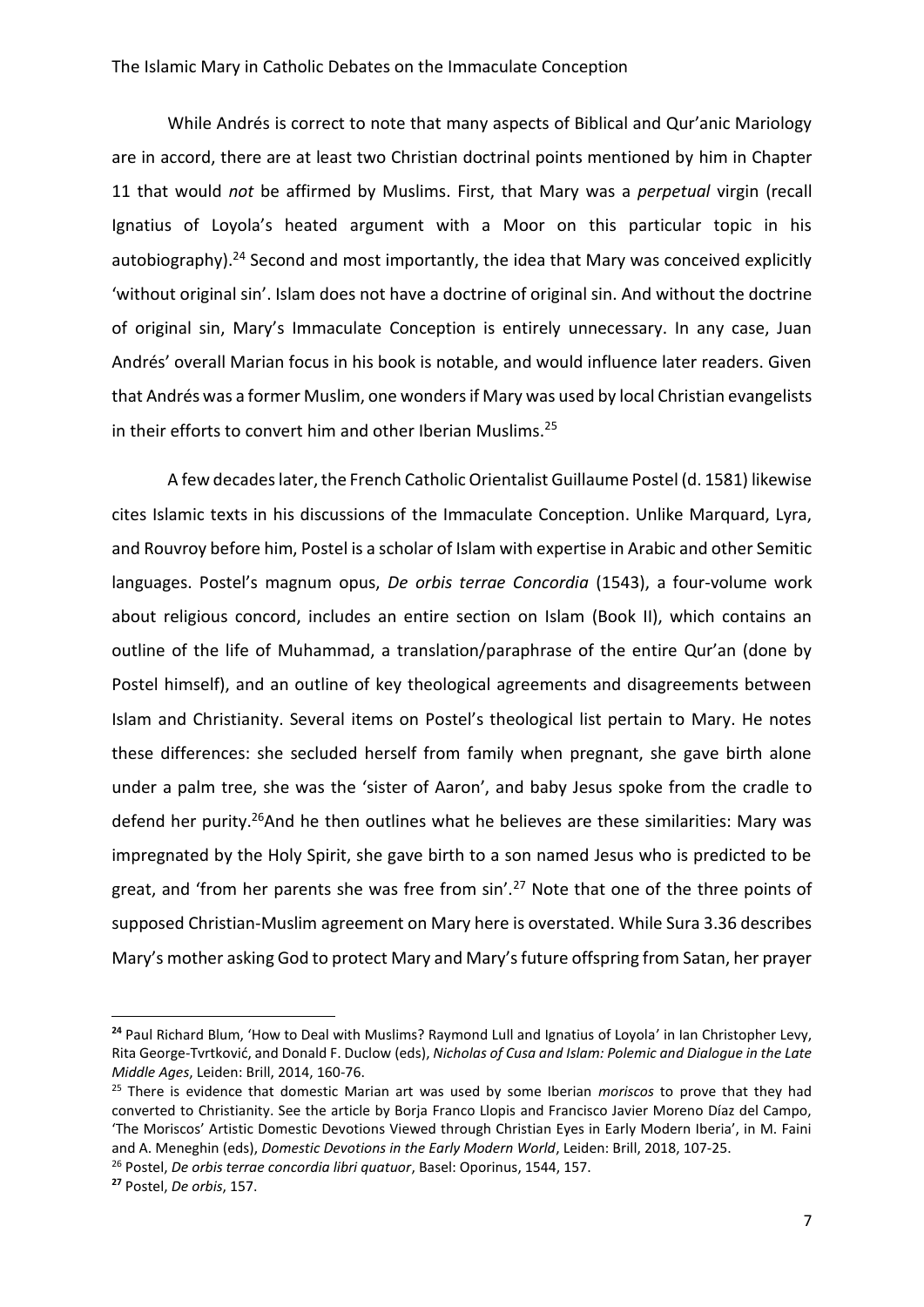

comes *after* Mary's birth. Yet Postel clearly alludes to the Immaculate Conception of Mary here when he claims Islamic Mariology affirms that she was free from sin or shame at the moment she was conceived by her parents.<sup>28</sup> This overstatement parallels what Juan Andrés says in Chapter 11 of his *Confutatio*; it is therefore noteworthy that Postel explicitly mentions Andrés as one of his sources in *De orbis*.<sup>29</sup> Strangely, Postel's translation of Sura 3.36 later in *De orbis* does not make any immaculist claims at all; rather, Postel stays closer to the Qur'anic text here, with no mention of Mary being sinless since conception, nor any reference to the hadith from al-Bukhari.<sup>30</sup>

In a later Mariological text, Postel argues more explicitly for the Immaculate Conception. *Du souverain effect de la plus excellente corone du monde,* a short (sixteen-page) unpublished autograph manuscript, is an extended encomium of Mary, discussing her queenship, the rosary, her virtues, the Annunciation, and her conception.<sup>31</sup> To prove the purity of her conception, Postel explicitly mentions 'Muhammad's Qur'an' as a source of evidence, and paraphrases 3.36: 'Muhammad believes in the Qur'an that the Virgin Mary was conceived without original sin… never did Satan touch Jesus nor his mother, that is to say, neither one nor the other had mortal sin nor original sin.<sup>'32</sup> Postel is clearly referring to Sura 3.36 here, yet he does not cite chapter and verse. Also, note that he adds the part about Mary being conceived without original sin at the end; surely Postel knew that Islam has no doctrine of original sin? Surprisingly, Postel does not mention the key hadith from al-Bukhari here to support his claim, as did so many of his predecessors. It seems rather odd that Postel, the scholar of Arabic and Islam that he was, would ignore the hadith literature in his proimmaculist argument.<sup>33</sup>

<sup>28</sup> Postel, *De orbis*, 157, says 'a parentibus probris fuit excepta'.

<sup>29</sup> Postel, *De orbis*, 157. Here, Postel lists Christians who wrote anti-Islamic polemics before him, criticizing those who did so without knowing Arabic (he mentions Nicholas of Cusa among others), and praising those who did know Arabic well (he praises only two by name: Riccoldo da Montecroce and Juan Andrés).

<sup>30</sup> Postel, *De orbis*, 175. His translation of Sura 3.36: 'illa et eius progeniem tuo munere et auxilio defendo a malo demonae' ['she and her progeny will be protected from bad demons by the gift of your aid'.]

**<sup>31</sup>** Postel, *Du souverain effect de la plus excellente corone du monde* (Of the sovereign effect of the most excellent crown in the world), Paris BNF MS Fons Français 2114 Folio 61ff.

<sup>32</sup> Postel, *Du souverain*, 65 recto. Translation from the French is mine.

<sup>33</sup> Two last notes about Postel's unpublished *Du souverain* manuscript and its context. First, this piece was likely written in the early 1570s, just a few years after the end of the Council of Trent, which was not exactly silent about the Immaculate Conception, but nevertheless remained non-committal on the topic. Trent's fifth session on original sin (1546) declares: 'This same holy Synod does nevertheless declare, that it is not its intention to include in this decree, where original sin is treated of, the blessed and immaculate Virgin Mary, the mother of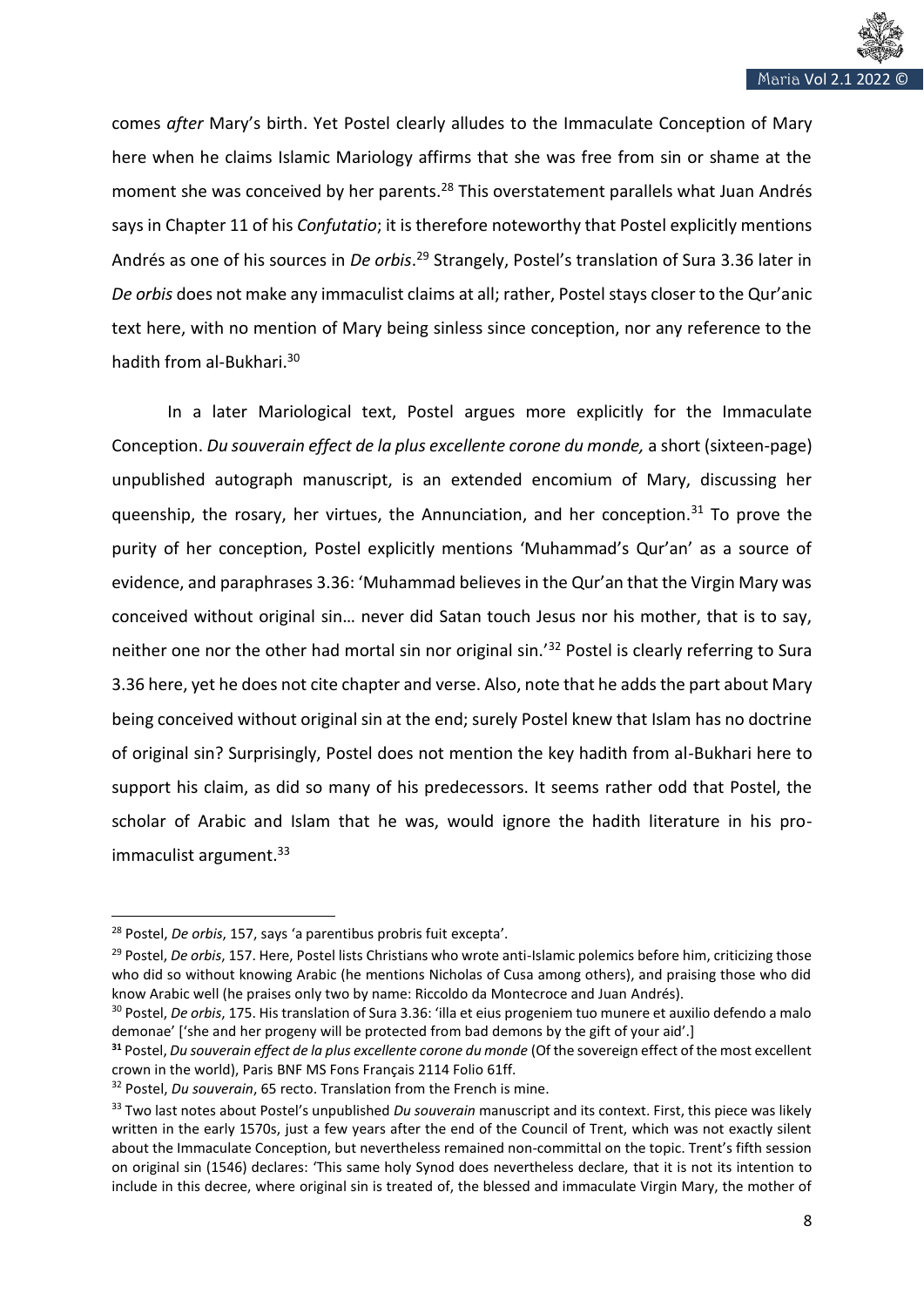### The Islamic Mary in Catholic Debates on the Immaculate Conception

Over a century later, another scholar of Islam, the Italian Ludovico Marracci, likewise connects Islamic texts and the Immaculate Conception. Marracci is most famous for his relatively accurate Arabic to Latin translation of the Qur'an, *Textus Universus* (1698), which includes a large scholarly apparatus.<sup>34</sup> Marracci's reference to the Immaculate Conception here is similar to Postel's in *De orbis*, in that his book is likewise *not* devoted to the immaculist theme, but rather, is a Qur'anic translation and commentary which includes only marginal discussions of the Immaculate Conception. The fact that both Postel and Marracci include mention of the Immaculate Conception in a text devoted to Qur'anic translation/commentary, rather than in a text devoted to Mariology, highlights the importance of taking genre into consideration. For when Marracci brings up the Immaculate Conception, it is not to argue for it (although he certainly takes it for granted as a valid Catholic doctrine). Rather, he brings up the Immaculate Conception to serve his primary goal, which is philological accuracy. Marracci is attentive to Islamic sources and their relation to Catholic doctrines primarily because they help to illuminate the text.

In his notes on Sura 3.36, Marracci mentions the idea of Mary's immunity from original sin, and then cites Islamic literature to bolster his exegesis of the verse. His employment of the hadith and other texts in his immaculist discussion here is more extensive than his predecessors. Not only does he clearly distinguish between the Qur'an and hadith, but his citations of hadith and exegetical texts are more frequent, more thorough, and more accurate. For example, in his notes on 3.36 he names several Islamic commentators, and includes the actual text in Arabic.<sup>35</sup> In fact, in this short section, Marracci cites by name more Muslim sources for the immaculist position than any other Latin Christian before him. One of the sources mentioned by Marracci here is 'Abu Hureira', which is a reference to the transmitter of the famous al-Bukhari quote; but there are several other Muslim authors named, including 'Gelal', 'Thalebiensis', and 'Cottada'.<sup>36</sup> In short, Marracci's Islamic

[https://archive.org/details/AlcoranusTextusMaracci/Alcoranus-Textus-Maracci/page/n457/mode/2up.](https://archive.org/details/AlcoranusTextusMaracci/Alcoranus-Textus-Maracci/page/n457/mode/2up) <sup>35</sup> Marracci, *Textus Universus*, 112.

God; but that the constitutions of Pope Sixtus IV of happy memory, are to be observed, under the pains contained in the said constitutions, which it renews'. And second, Postel's support for the Immaculate Conception is not surprising, given his French nationality and his association with the Jesuits. In so doing, he follows the French (and Jesuit) immaculist stance. For more on the latter point, see Izbicki, 'The Immaculate Conception and Ecclesiastical Policies', 156-58.

<sup>34</sup> Ludovico Marracci, *Textus Universus* (Padua, 1698), available online at:

<sup>36</sup> For example, Marracci cites 'Gelal', which is Jalal al-Din al-Suyuti's *Tafsir Jalalayn* (or *Commentary of the Two Jalals*); see Thomas Burman, *Reading the Qur'an in Latin Christendom*, Philadelphia: University of Pennsylvania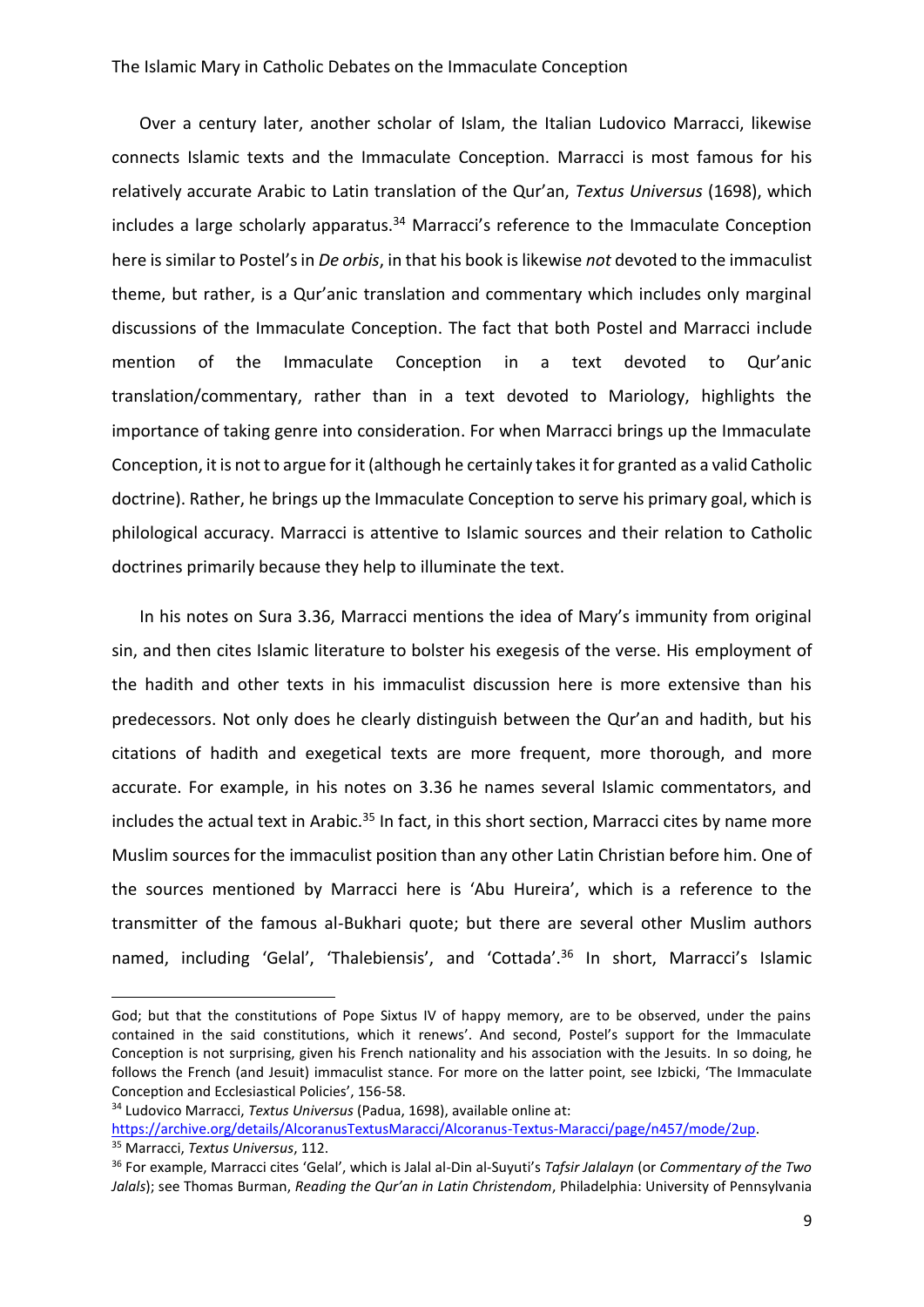

references are much more substantial compared to any of his Latin Christian predecessors, and more accurate than most. This is in contrast to Lyra and Marquard, for example, whose references contain errors such as confusing al-Bukhari (whom they both label as 'Albokon') with the Qur'an (spelled 'Alkoron'), which betrays their lack of language skill and any real understanding of Islamic literature.<sup>37</sup> Marracci, on the other hand, possessed both, and thus the Islamic evidence he provides in support of immaculist claims is more extensive than all the other Latin Christians before him, even though furnishing such proof was not his main goal in writing this section.

# **Modern Examples**

The 1854 papal decree promulgating the Immaculate Conception, *Ineffabilis Deus*, does not mention Islamic literature at all. Rather, its focus is on the long historical Christian tradition (including references to liturgy, magisterial teaching, and popular piety) which Pope Pius IX claims serves as the basis for this dogma. However, even a century after the Immaculate Conception was proclaimed, when evidence in support of the teaching was no longer required, there were still a few Catholics who explicitly mentioned the Islamicimmaculist connection. Just two will be discussed here.

First, the famous American televangelist Bishop Fulton Sheen includes an entire chapter, 'Mary and the Moslems' [sic], in his 1952 book, *The World's First Love: Mary the Mother of God*. <sup>38</sup> As director of the American Society for the Propagation of the Faith from 1950 to 1966, Sheen travelled the world visiting missionaries, and it is clear that almost everything he says about the Islamic Mary is based on knowledge he gained from missionaries working on the ground in Africa and Asia, who informed him about the regularity of local Muslims visiting Catholic shrines to Mary. For example, Sheen notes: 'Our missionaries report the most extraordinary reaction of these people as the Pilgrim statue of Our Lady of Fatima was carried through the East. At the edge of Nepal, three hundred Catholics were joined by

Press, 2009, 231. Marracci also names other Islamic exegetes such as 'Thalebiensis', (al-Tha`labi) and 'Cottada' (likely Qatada ibn Diama al-Sadusi, or Abu Khattab), *Textus Universus*, 112.

<sup>37</sup> Langeloh, *Der Islam auf dem Konzil von Basel*, 48-9.

<sup>38</sup> Fulton Sheen, *The World's First Love: Mary the Mother of God*, New York: McGraw-Hill, 1952.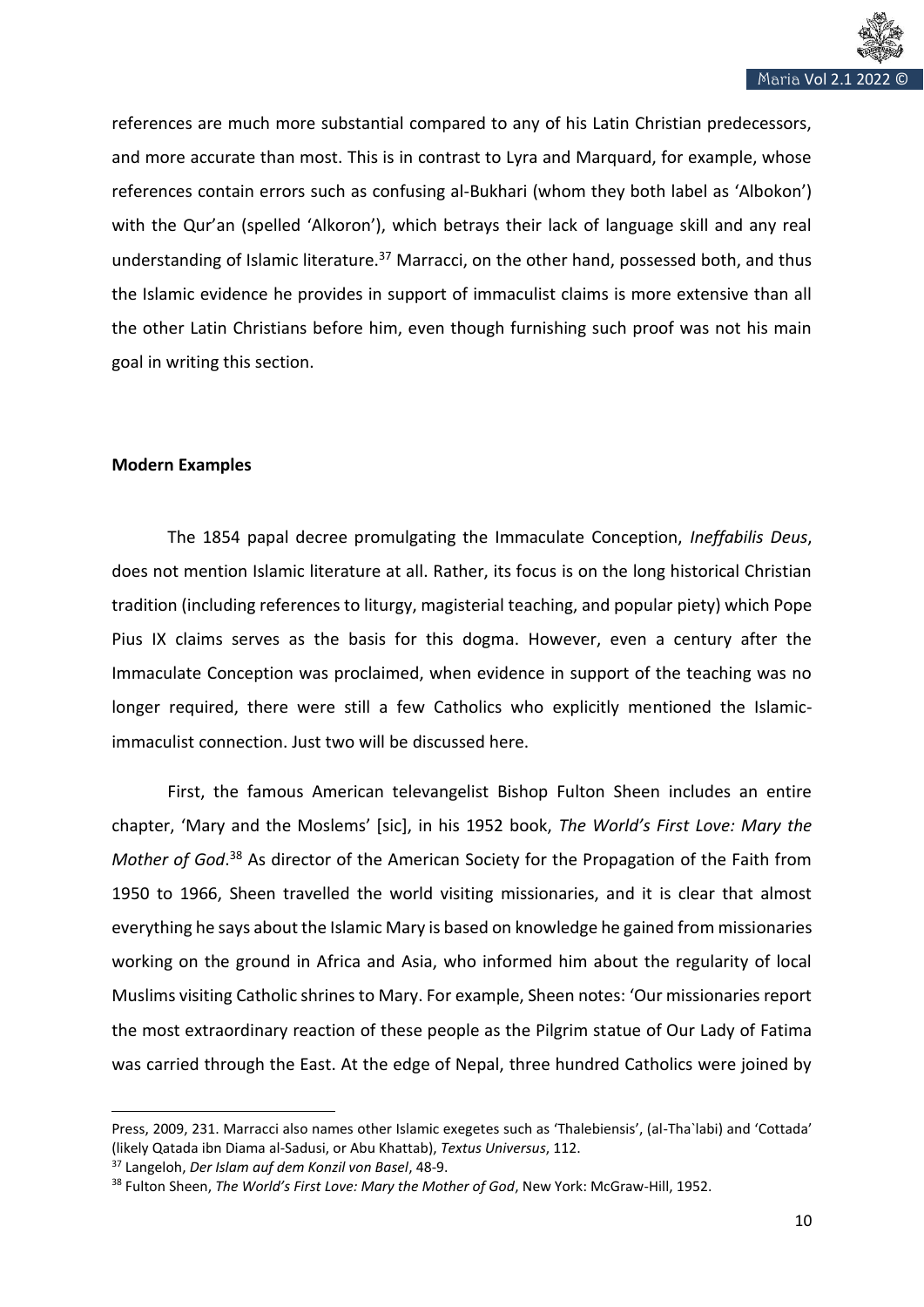### The Islamic Mary in Catholic Debates on the Immaculate Conception

three thousand Hindus and Moslems.'<sup>39</sup> Sheen also speaks explicitly about the Islamic connection to the Immaculate Conception in this chapter; however, his references to Islam here show him to be more like Marquard or Rouvroy (and less like Postel or Marracci) due to his minimal knowledge of Arabic. Sheen notes:

First of all, the Koran believes in her Immaculate Conception and, also, in her Virgin Birth… When one compares the Koran's description of the birth of Mary with the apocryphal Gospel of the birth of Mary, one is tempted to believe that Mohammed very much depended upon the latter… when she conceives, the mother of Mary is made to say in the Koran: 'O Lord, I vow and I consecrate to you what is already within me. Accept it from me.' When Mary is born, the mother says: 'And I consecrate her with all of her posterity under thy protection, O Lord, against Satan!'<sup>40</sup>

Thus Sheen quotes (and misconstrues) Sura 3.36, the very same verse cited by so many Christians before him, when discussing Islamic proofs of the Immaculate Conception, as we have seen. Sheen seems entirely unaware of the verse from al-Bukhari, since he does not reference it here, where it would make sense to do so.

So why does Sheen include a Qur'anic affirmation of the Immaculate Conception in his book at all? He does not need to prove a dogma promulgated by the Catholic Church a century earlier. Rather, it seems that he highlights this supposed similarity between the Islamic and Christian Marys for evangelical purposes: 'In any apologetic endeavor, it is always best to start with that which people already accept. Because the Moslems have a devotion to Mary, our missionaries should be satisfied merely to expand and to develop that devotion, with the full realization that Our Blessed Lady will carry the Moslems the rest of the way to her Divine Son.'<sup>41</sup> Sheen's goal was always evangelization, and Mary in this chapter is clearly a tool for mission among Muslims.

The second example from the mid-twentieth century is Georges Anawati, an Egyptian Dominican scholar of Islam who not only headed up IDEO (the Dominican Institute for Islamic Studies) in Cairo, but was also to become one of the main framers of *Nostra Aetate*'s section 3 on Islam. In 1958, Anawati contributed a chapter 'Islam and the Immaculate Conception' to

<sup>39</sup> Sheen, *The World's First Love*, 193-4.

<sup>40</sup> Sheen, *The World's First Love*, 206.

<sup>41</sup> Sheen, *The World's First Love*, 208.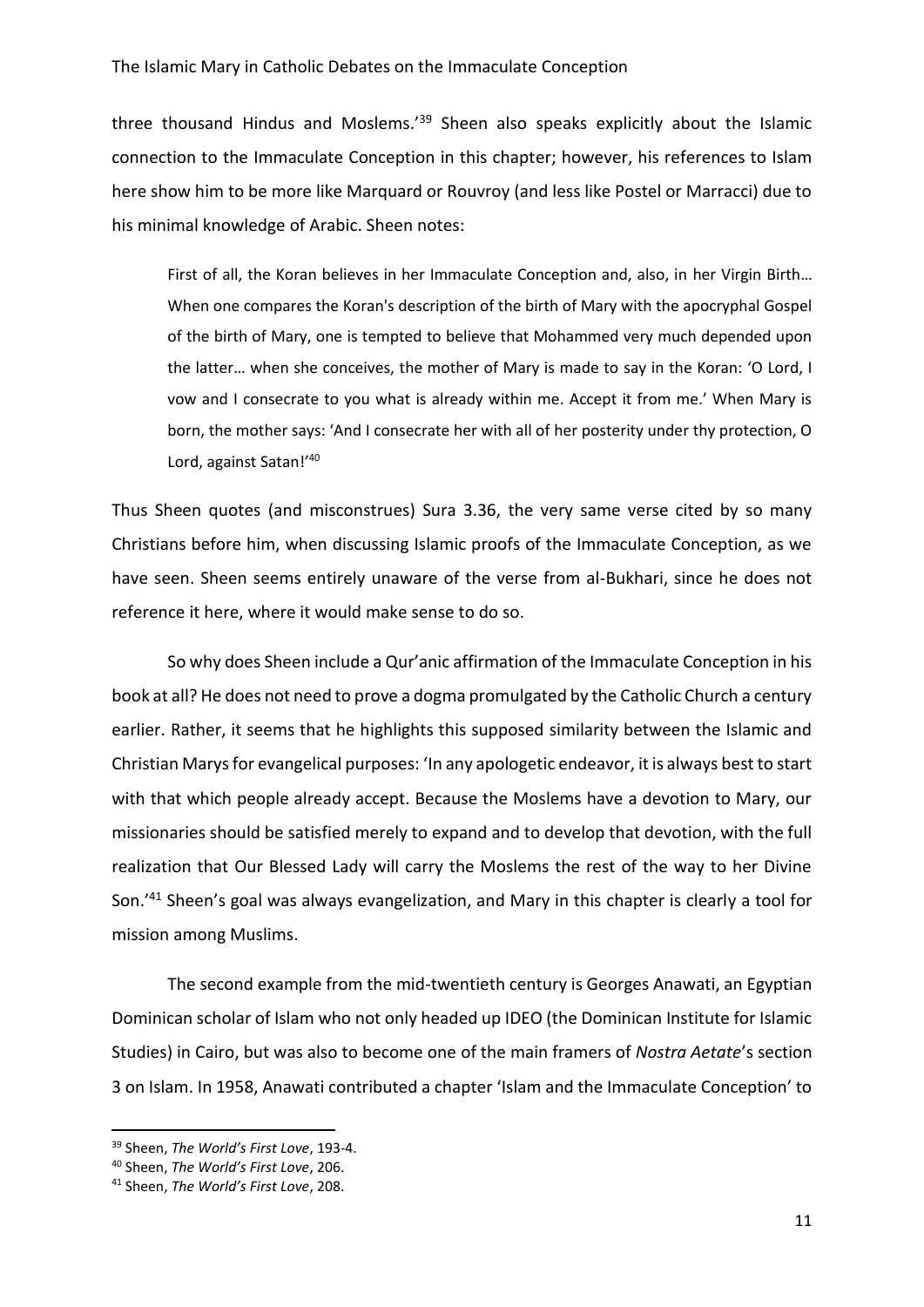

the book *The Dogma of the Immaculate Conception*, a scholarly but also slightly apologetic book published during the Marian decade.<sup>42</sup> Anawati's very first paragraph includes the al-Bukhari quote about Adam's children. But the goal of his chapter is not to prove the Immaculate Conception. Rather, Anawati does something quite novel for Catholic theology at this time: he writes comparative theology *avant la lettre*. Comparative theology, a relatively new theological subdiscipline founded in the 1980s by Francis Clooney and James Fredericks, is defined as 'acts of faith seeking understanding which are rooted in a particular faith tradition but which, from that foundation, venture into learning from one or more other faith traditions'.<sup>43</sup> Anawati's chapter compares Catholic and Islamic doctrines on sin and Mary, and ends with three conclusions: 1. Islam does not have a doctrine of original sin; 2. While Islam acknowledges Mary's preservation from Satan's touch, the Marian privilege is irrelevant to Islam; 3. Christians should be careful not to read their own doctrines into Islamic Mariology.<sup>44</sup>

Anawati and Sheen are relatively unusual in the 1950s for highlighting the connection between Islam and the Immaculate Conception (Louis Massignon is another important example<sup>45</sup>) because they both had first-hand knowledge of Islam and Muslims, either by living as a native of the Islamic world (Anawati) or by traveling throughout the Islamic world and listening to missionaries living there (Sheen). In the 1950s, Islamic proofs for the Immaculate Conception were no longer needed, but in the Marian decade that preceded Vatican II and its *Nostra Aetate*, the Islamic Mary remained of interest to Catholics. However, both Sheen and Anawati (even as late as 1958) saw the Islamic Mary and Islam's supposed affirmation of her Immaculate Conception as a 'bridge to the conversion' of Muslims. For even Georges Anawati, who states that it is unwise to read Christian doctrines into Islamic texts, nevertheless ends his article on Islam and the Immaculate Conception with the following sentence: 'Perhaps God is inviting us to pursue this direction in order that those who are, like ourselves, sons of

<sup>42</sup> Georges Anawati, 'Islam and the Immaculate Conception', in . Edward O'Connor (ed.), *The Dogma of the Immaculate Conception: History and Significance*, Notre Dame: University of Notre Dame Press, 1958, 447-61. <sup>43</sup> Francis X. Clooney, *Comparative Theology: Deep Learning across Religious Borders,* Malden: Wiley-Blackwell, 2021, 10.

<sup>44</sup> Anawati, 'Islam and the Immaculate Conception', 461.

<sup>&</sup>lt;sup>45</sup> Massignon mentions the Immaculate Conception and Islam in his 'Le Signe Mariale', 216, according to Christian Krokus in *The Theology of Louis Massignon*, Washington: Catholic University Press, 2017, 87-9. Krokus notes that Massignon 'often referred to the "double Marian sign" of the Qur'an in reference to its supposed confirmation of both the Immaculate Conception and the virgin birth of Jesus', 86. Furthermore, Massignon observed: 'The testimonial monism of Islam, while refusing to accept the possibility of the Incarnation, refers nevertheless to the…Immaculate Conception', 'Muslim and Christian Mysticism' in Herbert Mason (ed.), *Testimonies and Reflections*, Notre Dame: University of Notre Dame Press, 1989, 130.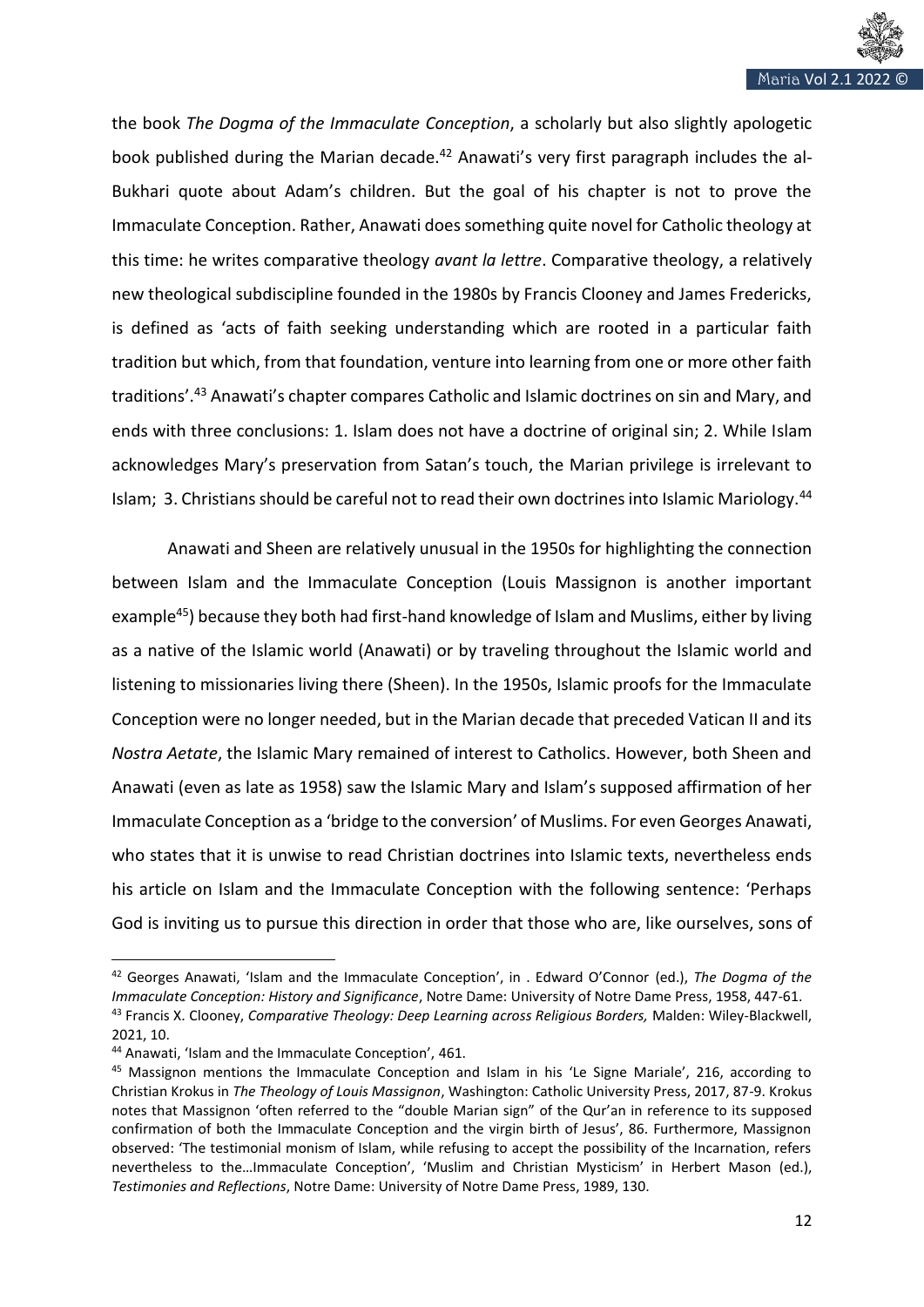Abraham, and have such great respect for Mary's holiness, may be brought to know and love fully the son of her whose most beautiful title, eclipsing all others, is that of "Mother of God," *Theotokos*.'<sup>46</sup> Yet, this proselytizing attitude would be entirely absent from *Nostra Aetate* 3, which Anawati helped write just seven years later. Instead, *Nostra Aetate* 3 clearly describes Marian doctrine and devotion as a two-way bridge to dialogue and friendship between Christians and Muslims, not a one-way bridge to conversion.

## **Conclusion**

The phenomenon of later medieval and early modern Latin Christians referring to the Islamic Mary in pro-immaculist arguments and art is rare, but not as rare as one might think. Most medieval citations of Islamic texts were borrowed from the few Iberian Christians who knew Islam well (Ramon Martí, Juan Andrés), and were often taken from a different context (Christian-Jewish polemics) or different arguments (arguing about Mary's purity or prophethood), and inserted into intra-Christian arguments for the Immaculate Conception, by non-experts who were usually unable to distinguish between the Qur'an and hadith. The early modern period saw some improvement in Latin Christian understanding of Islamic literature, but the argument for the Immaculate Conception had not really developed beyond those same few citations, even by Christian scholars of Islam who moved their discussions of the Immaculate Conception to the margins of their Qur'anic translations and commentaries. Citations of what Christians believed to be Islamic affirmations of the Immaculate Conception (including quotes from the Qur'an and hadith, and portraits of Muhammad) even made it into early modern pro-immaculist art in Italy, Spain, and Croatia, suggesting how mainstream this idea had become.<sup>47</sup>

After the dogma of 1854 was declared by Pope Pius IX, there was no need for immaculists to cite Islamic proofs against the maculists who technically no longer existed in

<sup>46</sup> Anawati, 'Islam and the Immaculate Conception', 461.

<sup>47</sup> For more on images of Muslims in early modern pro-immaculist art, see John Tolan, *Faces of Muhammad*, Princeton: Princeton University Press, 2019, especially 126-31, 'Mahomet Testifies to the Immaculate Conception', and Ivana Čapeta Rakić and Giuseppe Capriotti, 'Two Marian Iconographic Themes in the Face of Islam on the Adriatic Coast in the Early Modern Period,' *Ikon* 10, 2017, 169-86.